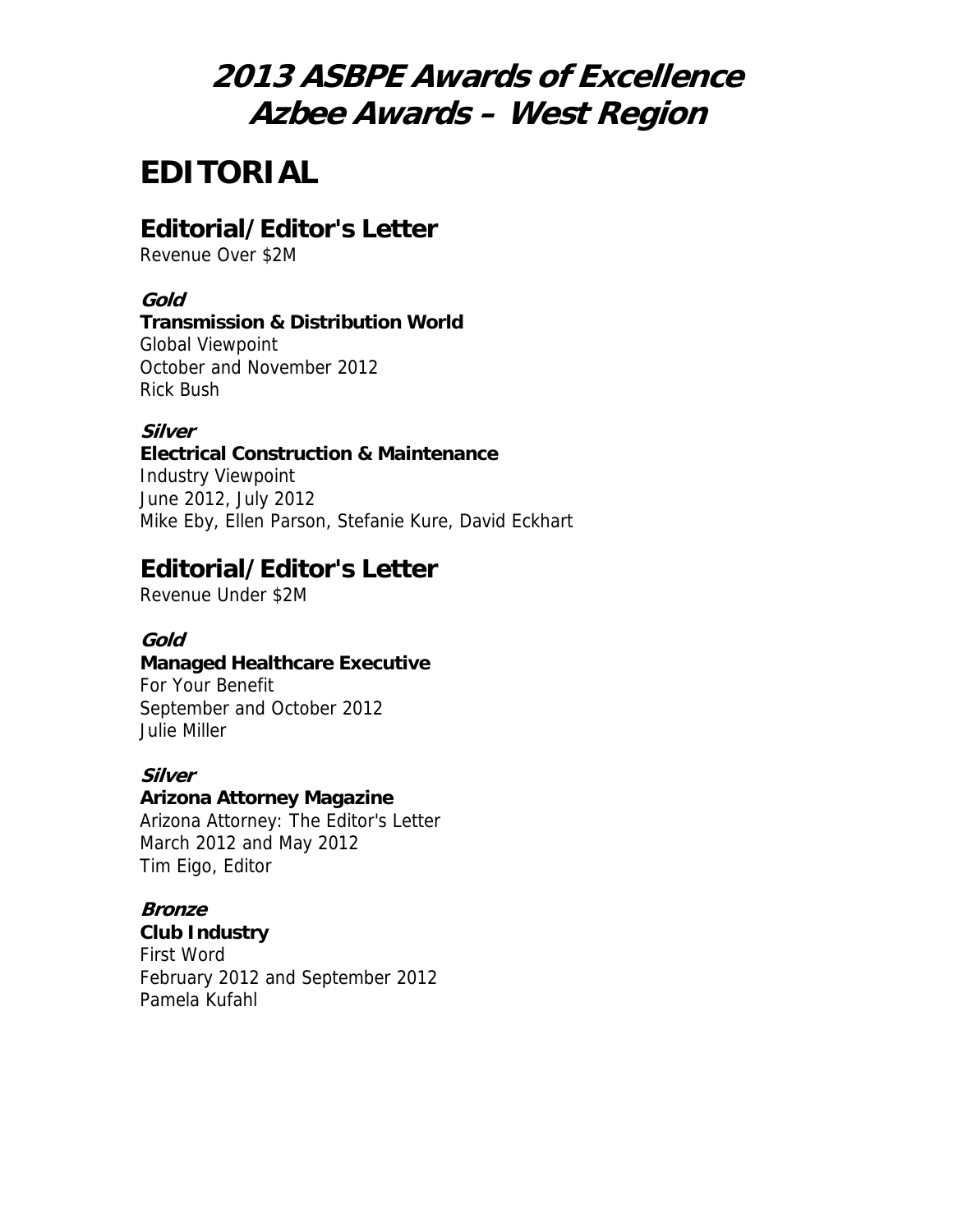## **Feature Article - Impact/Investigative Feature**

### **Gold**

#### **National Underwriter Life & Health**

The Complete ELNY Saga: 21 Years of Mismanagement, Corruption, Broken Promises and Shattered Lives November 2012 Bill Coffin, Elizabeth Festa, Warren Hersch, Shawn Moynihan & Michael Stanley

### **Silver**

#### **Trade Show Executive**

On The Margin December 2012 Danica Tormohlen, contributing editor; Darlene Gudea, publisher & editor; Kathleen Maloney, creative director

## **Feature Article: In-depth Feature, More than 1,000 Word**

#### **Gold**

**California Lawyer**

Section 8 Tenants Unwelcome July 2012 Victoria Schlesinger

## **Silver**

**CIO Digest** Crossing the Virtualization Rubicon **October** Patrick E. Spencer

### **Bronze**

**Midstream Business**

The Eagle Is Not Landing October 2012 Michelle Thompson

### **Feature Article: Solo Author**

**Gold FUEL** Regulating the Carbon Away March 2012 Louise Poirier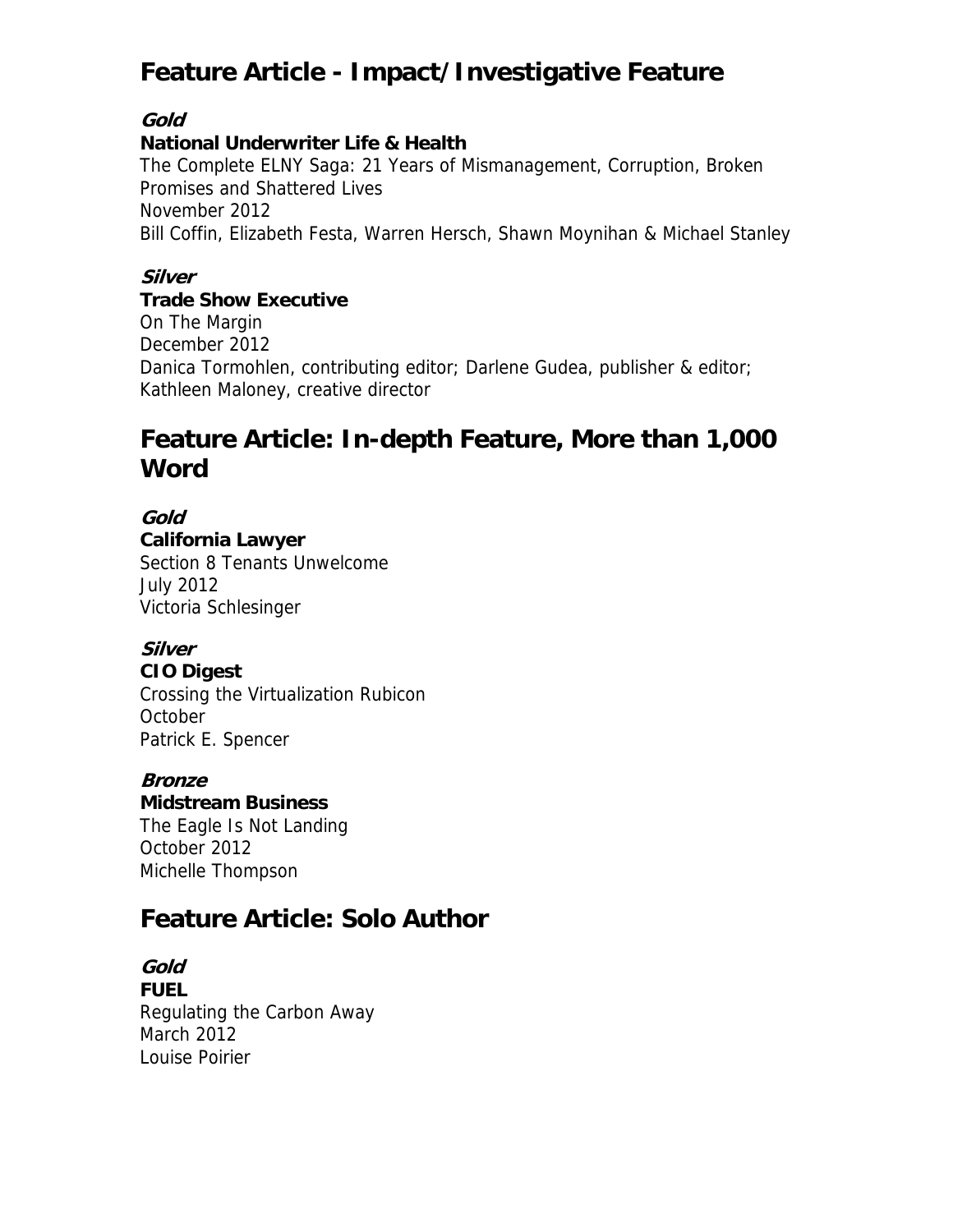#### **Silver Roast magazine**

Horn of Plenty: Biodynamic Agriculture and Coffee March/April 2012 Andrew Bowles, writer; Kelly Stewart, editor

#### **Bronze**

**Insurance Journal**

Sharing Economy Calls for Insurance Innovation March 5, 2012 Andrea Wells

## **Individual Profile**

**Gold Oregon Business** The Divide July/Aug 2012 Linda Baker

### **Silver**

**Club Industry** Survivor September 2012 Stuart Goldman

### **Bronze**

**One+** Ideas Need an Evangelist: Meet Lakshmi. July 2012 David Basler, Blair Potter, Michael Pinchera, Kavitha Rao

## **Organizational Profile**

**Gold CIO Digest** IT Social Togetherness July Patrick E. Spencer, Joy Jacob

## **Regular Column, Contributed**

### **Gold**

**Electrical Construction & Maintenance** Illustrated Catastrophes January 2012, February 2012 Mike Eby, Ellen Parson, Stefanie Kure, David Eckhart, Joe Tedesco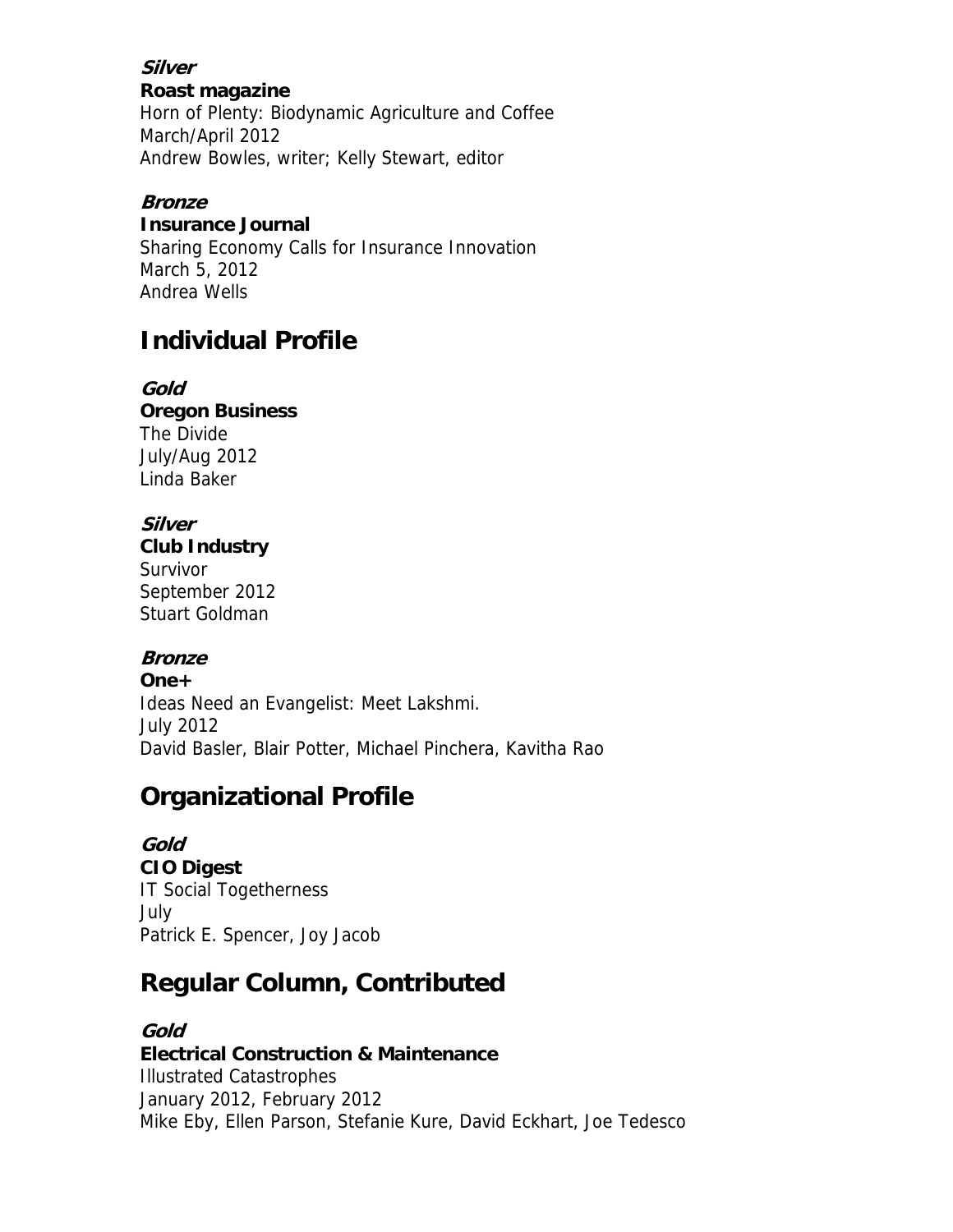**Silver Urology Times** Coding and Reimbursement column August 2012, October 2012 Ray Painter, MD, Mark Painter, Benjamin P. Saylor, Richard R. Kerr

## **DESIGN**

## **Feature Article Design**

**Gold One+** 10 Tips to Nurture Creativity in the Workplace August 2012 David Basler, Blair Potter, Jeff Daigle

## **Front Cover - Computer Generated**

Revenue Over \$2M

### **Gold**

**One+** September Cover September 2012 David Basler, Blair Potter, Jeff Daigle

## **Front Cover - Computer Generated**

Revenue Under \$2M

### **Gold**

**Trends magazine** July 2012 Cover July 2012 Robin Baker

### **Silver**

#### **Emergency Management Magazine**

Print Design category: Front Cover-Computer Generated: Emergency Management Jan/Feb 2012 Creative Director: Kelly Martinelli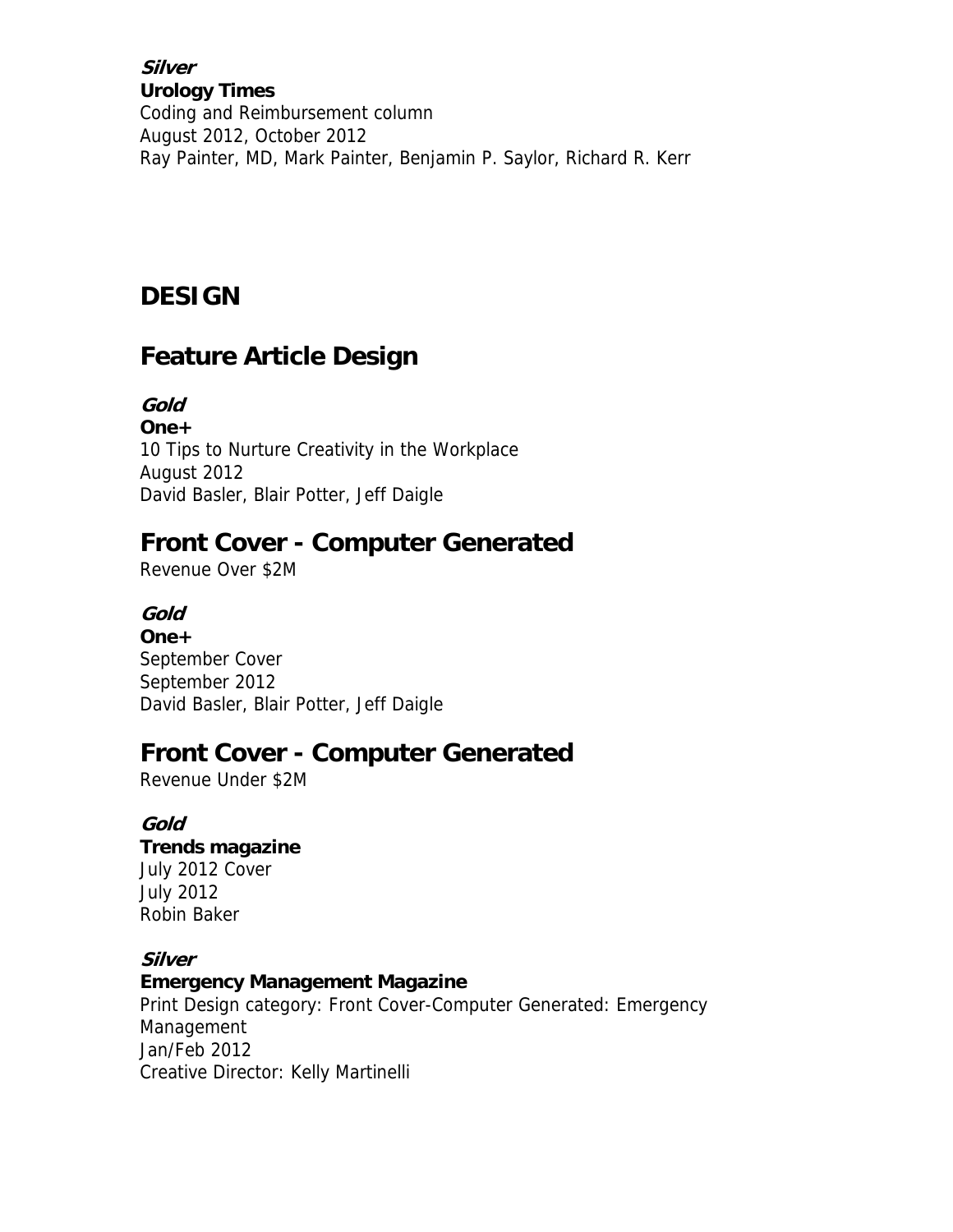**Bronze Staffing Industry Review** Staffing Industry Review February 2012 Mike Nicholls

### **Front Cover - Illustration**

#### **Gold**

**Senior Market Advisor** Senior Nation July 2012 Mary Shaub, Daniel Williams, Maria Wood

### **Front Cover - Photo**

#### **Gold**

**Arizona Attorney Magazine** Lawyers Go Green April 2012 Karen Holub, Art Director

#### **Silver**

**Life Insurance Selling** Youth Movement June 2012 Brian Gilbert

### **Bronze**

**Family Getaways** Spring 2012 Spring 2012 Deborah Dimond

## **Opening Page/Spread - Computer Generated**

**Gold One+** The Curse of the Bored Attendees September 2012 David Basler, Blair Potter, Jeff Daigle